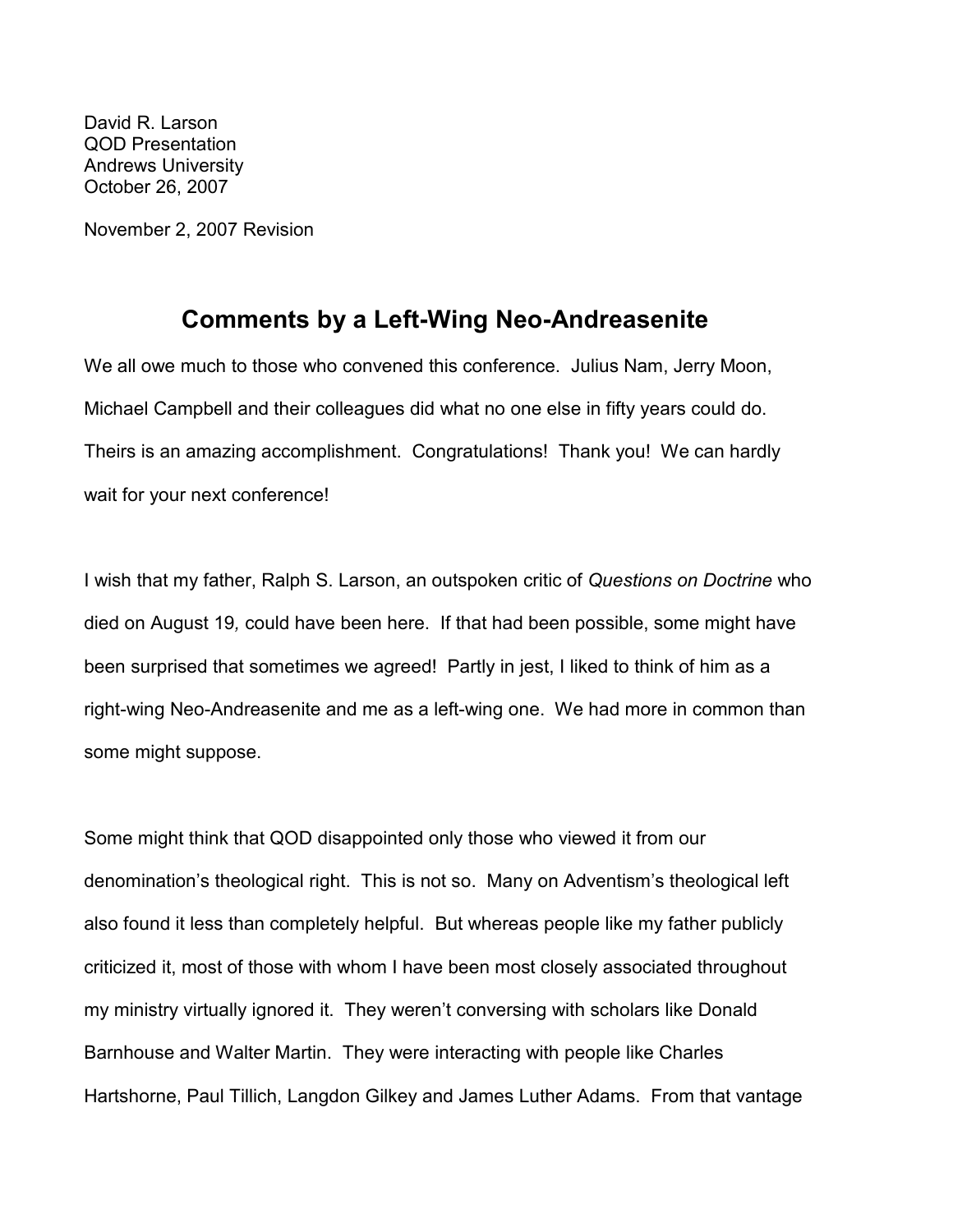point it was difficult to take the QOD debates very seriously. They looked too much like squabbles among fundamentalists.

With respect to the human nature of Jesus, my father vigorously assailed the historical accuracy and theological value of QOD. He held that the teaching that it was that of Adam [and Eve?] before the Fall coheres with neither Scripture nor our theological heritage. I wholeheartedly concur; however, for me this doctrine is also philosophically and scientifically doubtful.

The jury is still out on these theological issues. It may never be able to render a lasting verdict because the contesting alternatives rest upon a complex interaction of many diverse variables, including the temperaments of people. But the verdict is already in on the historical allegations: QOD is guilty as charged.

As George Knight demonstrated in its second edition, QOD is not an entirely reliable guide to our denomination's theological history. I find it ironic that of all people he is the one who has most persuasively exhibited QOD's historical shortcomings. After all, Knight has spent much of his ministry challenging the theology he learned in my father's evangelistic meetings in Northern California through which he became an Adventist! Not long before my father's death, I explained this surprising development to him. "Praise God!" he whispered. Knight gets high marks from me for being an honest scholar. Thank you, George!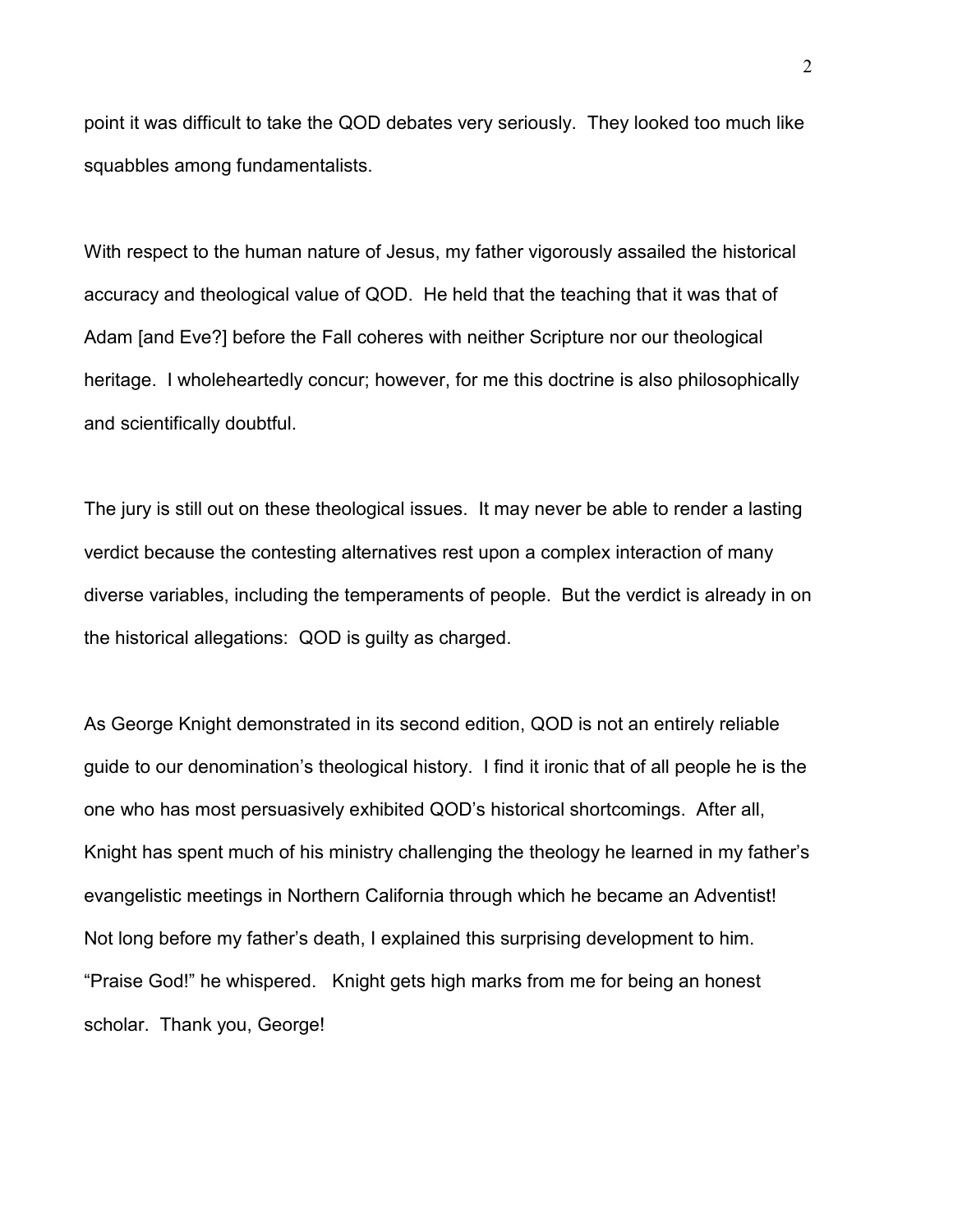Framing the issues in terms of whether Jesus had a "fallen" human nature hurt both sides. On the one hand, those who answered this question with a "yes" should not have done so because they left the impression that Jesus was blameworthy in some way, something that they repeatedly and explicitly denied. On the other hand, those who answered "no" should not have done so because they left the impression that Jesus was so unlike us that his life was exemplary in no way, something that they explicitly and repeatedly denied. This was not the best way to proceed.

Some on each side faulted the other side not merely for its doctrines but also for the alleged implications of these doctrines. But the history of Christianity includes cases where the "obvious" implications of a doctrine did not occur in real life. It seems "selfevident" that extreme Calvinists who believe that all things in this life and the next are predetermined by God will passively comply with God's solemn decrees, for example. But contrary to all "obvious" expectations, these Christians have been among the most active and aggressive on earth, sometimes for good and sometimes for evil. This shows how dangerous it can be to identify with certainty what the practical out workings of someone else's beliefs will be.

These debates took place with little reference to what was happening at the same time in the rest of the theological world. The period between and after the two World Wars was a time of much fruitful theological scholarship throughout the whole of Christianity.

**In the contract of the contract of the contract of the contract of the contract of the contract of the contract of the contract of the contract of the contract of the contract of the contract of the contract of the contra**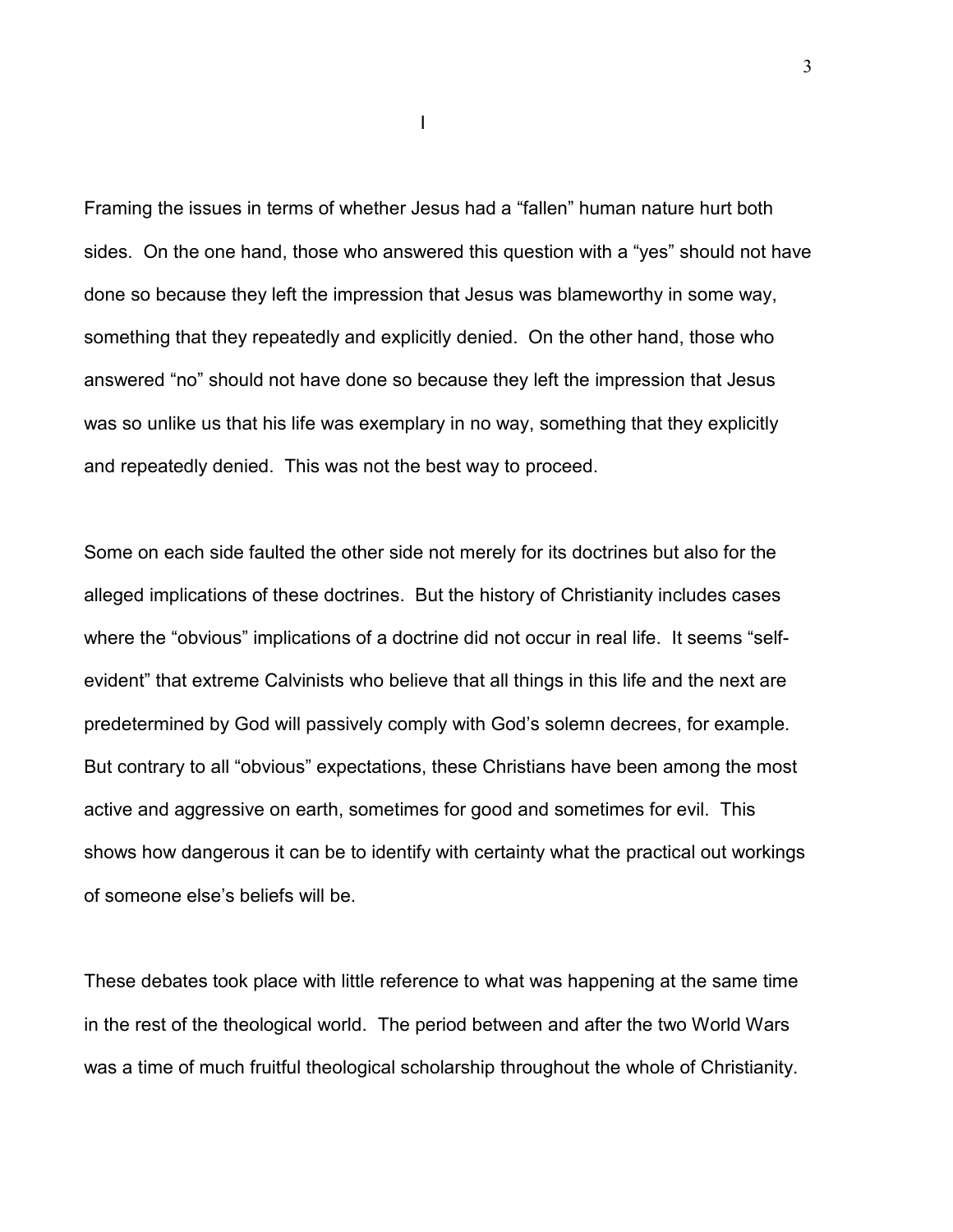Some of these results will not stand the test of time but some will. Yet we seemed to have been almost oblivious to these developments. It would have been instructive to notice the constructive political uses to which Reinhold Niebuhr put the doctrine of "original sin," for example. This would have placed the entire discussion on a different and higher plane.

These debates continued with hardly anyone on either side checking with experts in philosophy, psychology, sociology, anthropology and neurobiology, even though specialists in these fields spend their entire professional lives studying human nature. It would have cost no one anything to invest an afternoon discussing these issues with them. Neither would it have obligated anyone to accept what these specialists said. But not even to ask, not even to pick up the telephone and make a call, was an unfortunate oversight.

As evidenced by their frequent references to our sinful propensities and impulses, negative assumptions on both sides about human sexuality appear to have plagued the debates. It is doubtful that these references applied to our proclivities to breathe, eat, drink, exercise and sleep. The problem seems to have been our profound and persistent sexual urges. Some on one side of the debates apparently held that from his infancy Jesus Christ wholly eradicated these urges by the power of God and so should we. Some on the other side apparently believed that this is impossible for us but possible for Jesus because he differed from us so greatly from the start. It seems that both groups would have disqualified Jesus Christ as our Lord and Savior if they learned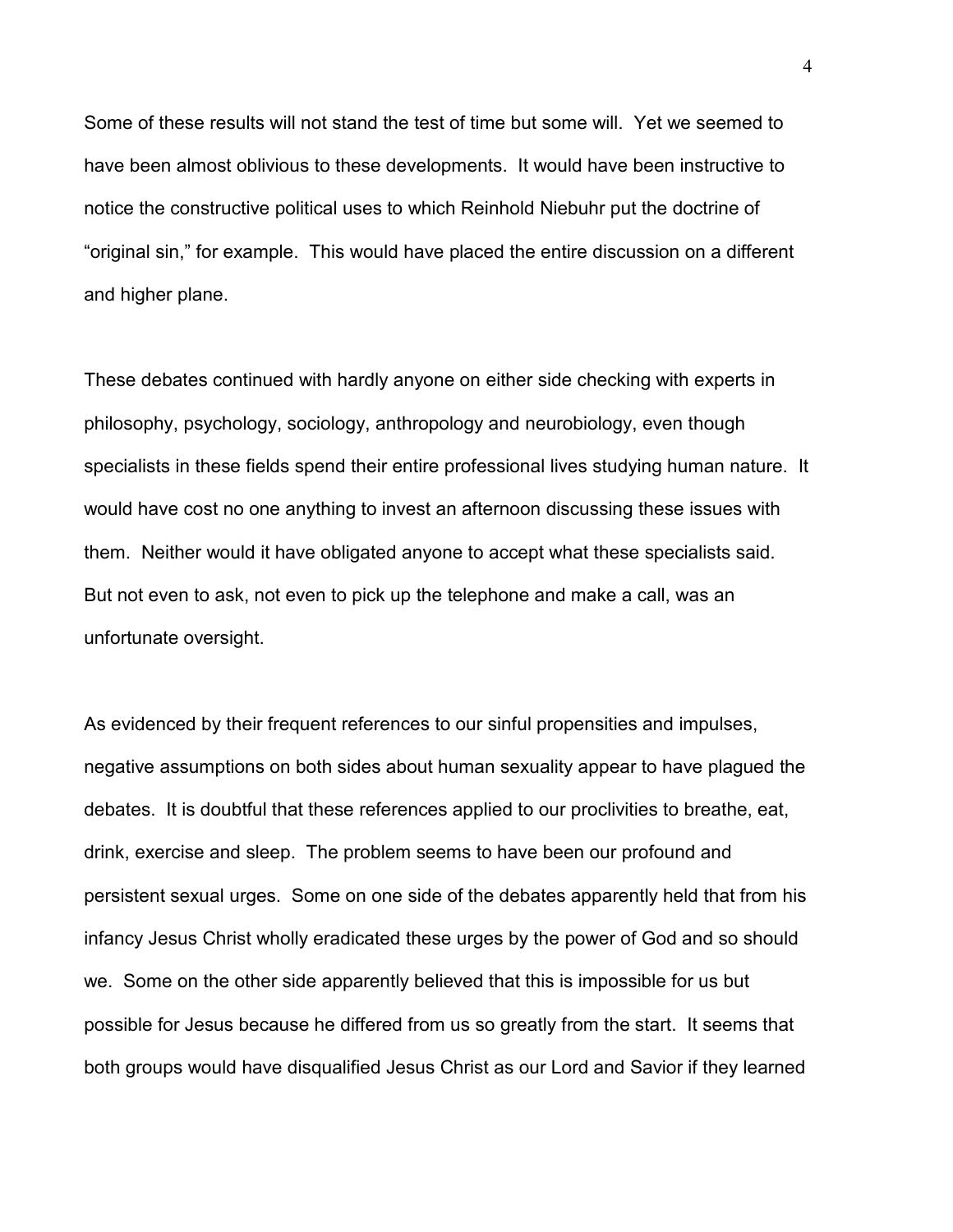that he experienced sexual dreams and nocturnal emissions, for example. This assumption deserves another look.

II

If we still want to try to make some progress I believe that we will have to proceed very differently. When good scientists debate something for fifty years to no avail, they don't keep hammering away at each other. They pause, put the issue on the shelf for a while and seek fundamentally new ways of looking at the problem. I believe that we have reached this point and that we will not advance any further until we radically reconsider our premises.

For too long we and other Christians have allowed concepts that we have uncritically accepted from some of the ancient Greeks to frustrate our attempts to understand. The almost universally acceptance of the dubious distinction between substances and accidents is only one of these. It deserves our thorough review.

One of the ways to get at this is to imagine what we would be discussing if Christianity had reached us by way of Asia rather than Europe. It is doubtful that we would be talking about the things we are now considering. For example, if our beliefs had been as permeated by Buddhism as they were by Plato and Aristotle, we probably would have regarded inquiries about the human nature of Jesus as distractions from more important things. In part this would have displayed our preference for the practical. It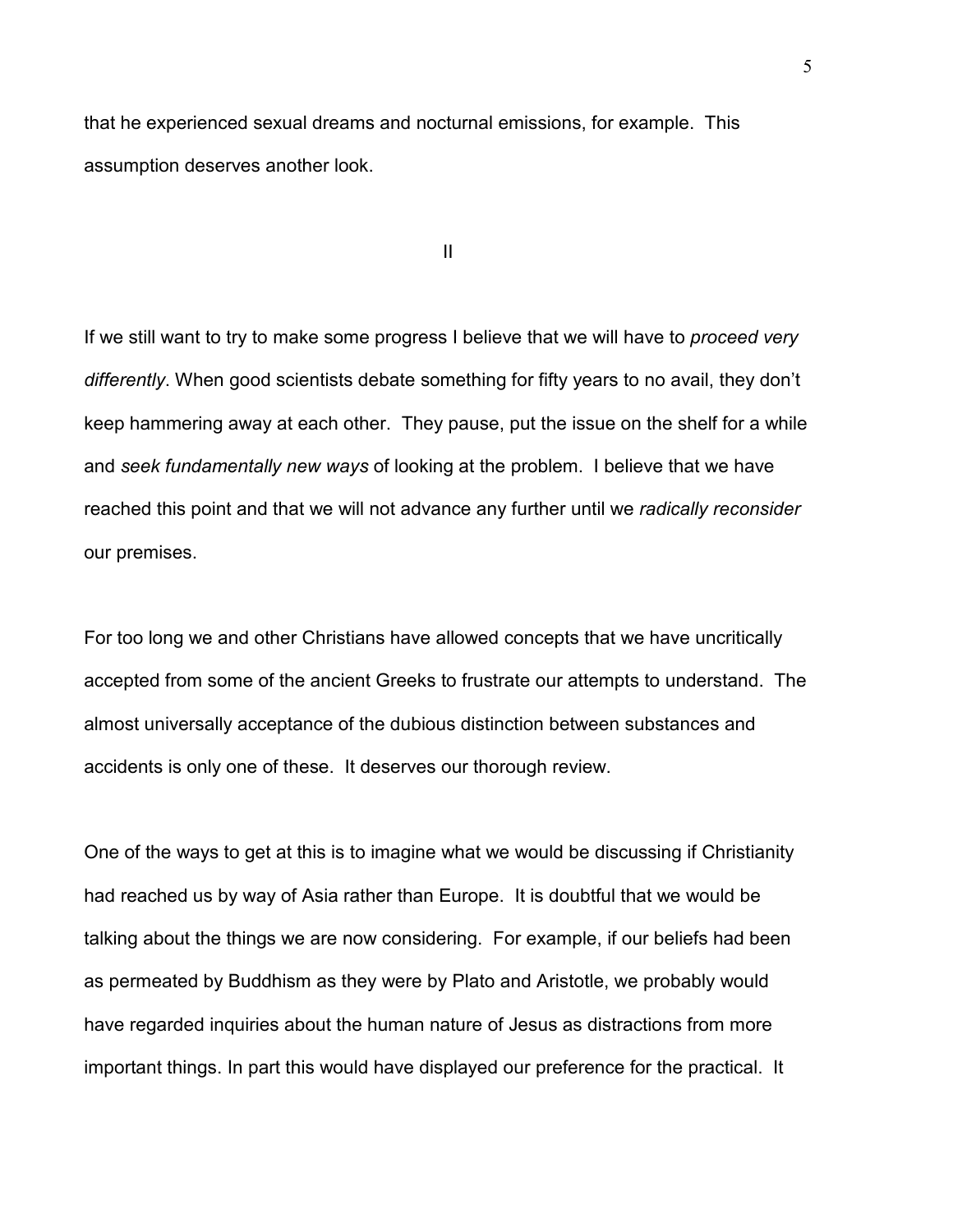would also have exhibited our belief that human "nature" is not an enduring substance about which we can ask questions such as "Is it fallen?" Human nature is not a thing. It is no-thing. It is nothing. The human person is a flow of constantly aggregating and changing phenomena. It is not a block of ice; it is a bubbling stream.

If we accepted this major change, our discussions of the human nature of Jesus would be different in at least three important and overlapping ways. First we would presume that throughout his life he changed substantially such that what might have been sinful at one stage need not have been at a different one. Second, we would attend to the many relationships in his life that helped constitute his identity. Third, we would talk about the "person" of Jesus Christ in terms of his "work," holding that they are one and the same. Jesus Christ is not first Being and then Act. Neither is he first Act and then Being. His Being is his Act and his Act is his Being.

The relational feature of human life deserves emphasis. By longstanding philosophical definition a substance is that which makes anything what it is without regard to changes in time and apart from all relationships. If this could be said of human nature, people would first establish their identities and then enter into discretionary relationships. But this is not how things work. From the beginning and continuing to the end, each individual is a constantly changing convergence of non-discretionary and discretionary relationships that partly constitute his or her identity. This means that every relationship that Jesus experienced throughout his entire life helped make up who he was up to that moment. Jesus could have had the human nature of Adam [and Eve?] before the Fall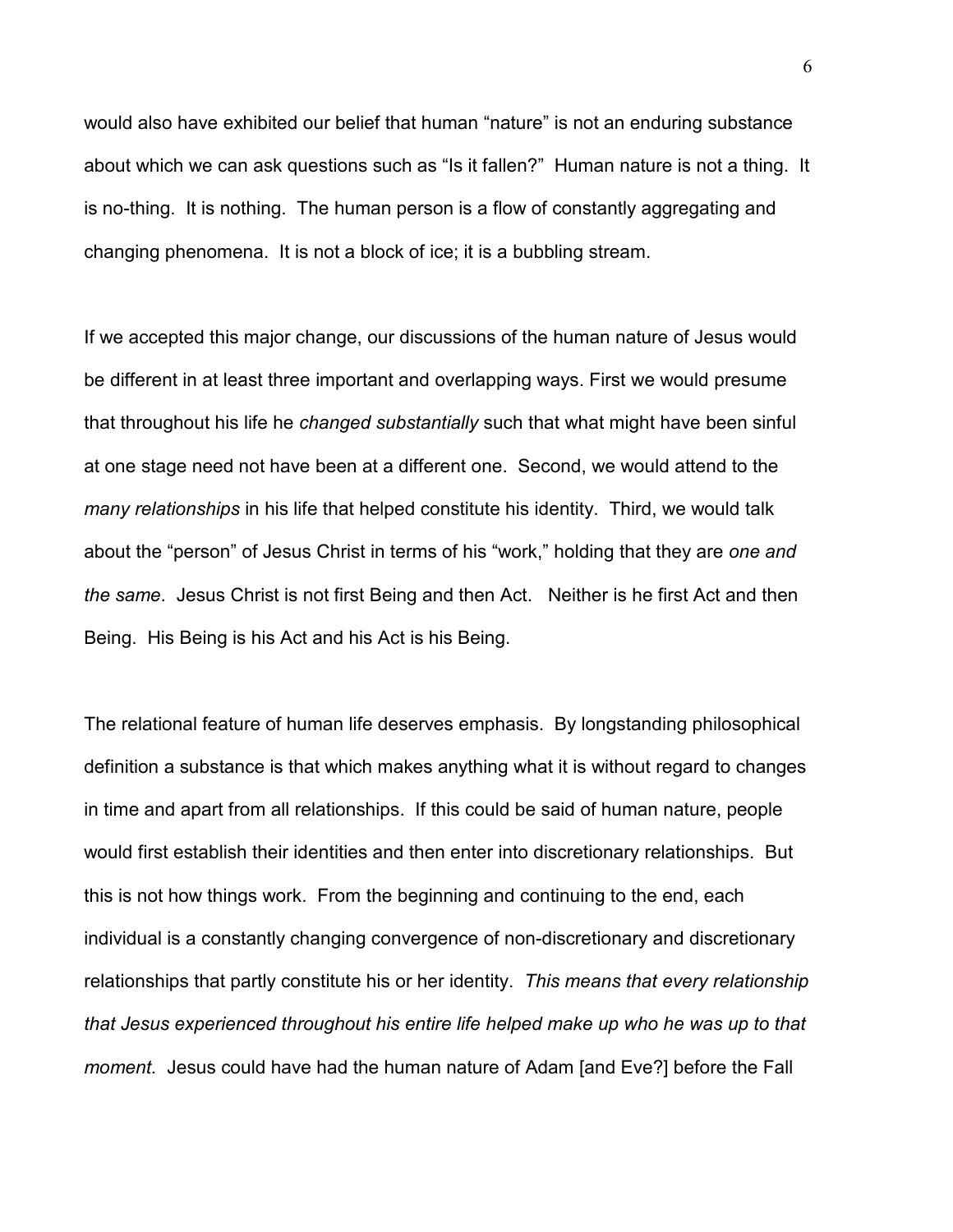only if every person with whom he ever had contact also possessed it. Even Judas would have had to been immaculately conceived!

Although it is more Hebraic then Hellenistic, the puzzled and sometimes irritated reactions we receive when we develop our understandings of Jesus Christ along these lines demonstrate how thoroughly we have all uncritically accepted the habit of thinking in terms of substances and accidents. Most of us find this implausible in the Roman Catholic doctrine of transubstantiation that asserts that the substance of the bread and wine change in the Mass even though their accidents remain the same. Why, then, do we proceed as though in Jesus the substance of his nature remained the same and only the accidents changed? Despite their opposite claims, in both cases we are dealing with the same problematic premise.

In addition to these philosophical issues, thinking in terms of substances and accidents becomes less and less credible with every new scientific discovery about human life. Research in all the relevant disciplines is rapidly catching up with the Buddhist insight that a human person cannot be thought of as an enduring substance. It is not a thing. It is no-thing. It is nothing. It is a constantly changing relational flux.

We can understand why many specialists in other fields increasingly distinguish human beings from other animals by what we can do rather than by what we are when we recall that we share more than ninety percent of our genes with primates and fifty percent of them with ordinary household yeast. This is true of you and me and it was

7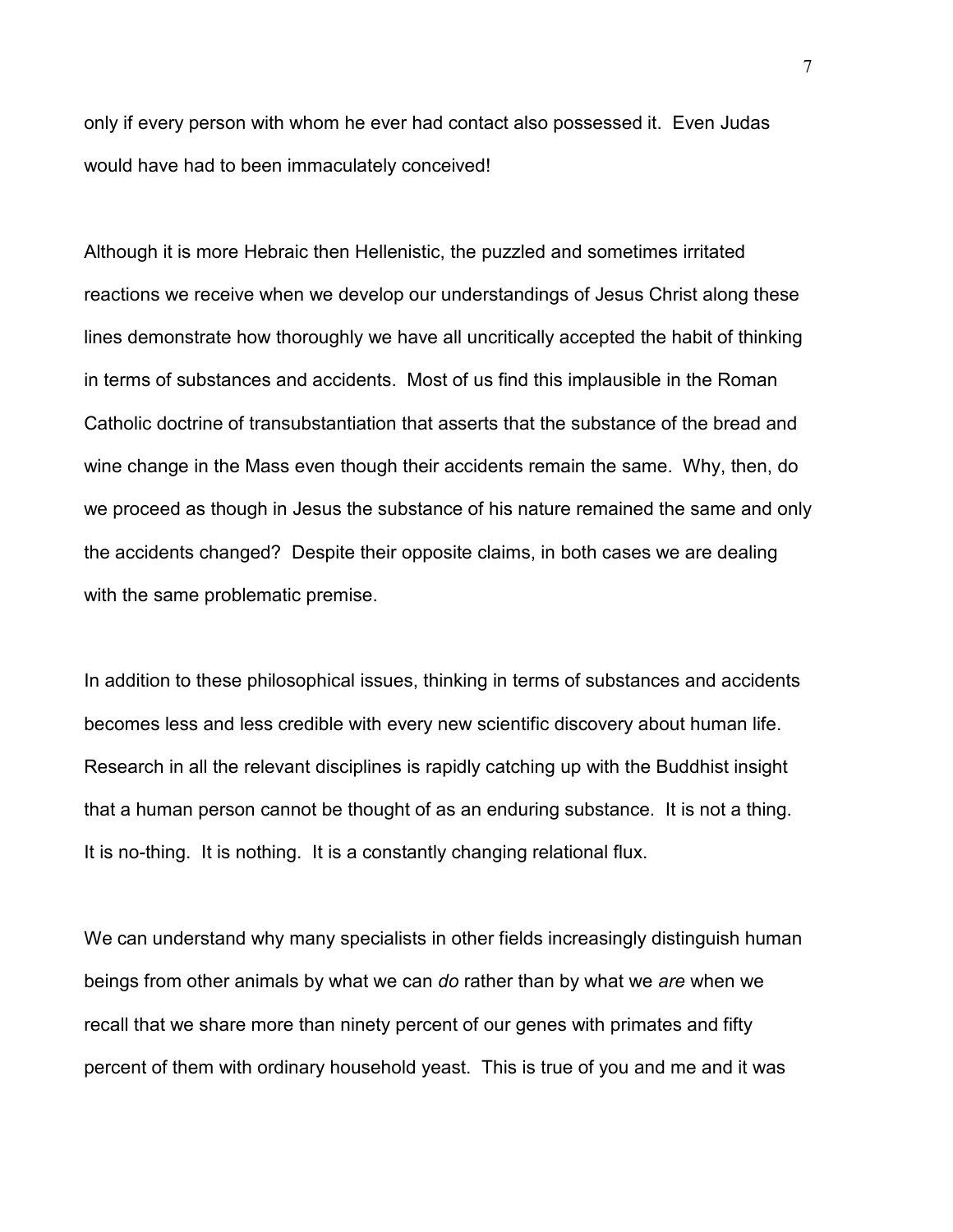true of Jesus, if he was truly human. What human beings are is not that much different from what other animals are but what these small differences enable human beings to do as compared to what other animals can do is beyond measure. This is why many now think in terms of forms and functions rather than substances and accidents.

We may have spent fifty years debating the nature of some-thing that was no-thing in the first place. Because we are reluctant to look at things from radically different points of view, even when we are obviously stuck, we may continue doing this. This may be our sorry fate.

III

Yet this is not the whole story because QOD provided opportunities for subsequent theological developments. One issue concerns how we should do our theological work. Some seem puzzled by the fact that QOD copiously quotes Ellen G. White plus many other writers from the history of Christian thought even though it says that we base our beliefs on Scripture alone. Yet this is exactly how it should be!

Scripture is our sole source of truth in the sense that it alone is supremely authoritative. This does not mean that we refuse to study anything other than it or that we refuse to allow what we learn elsewhere to help us interpret and apply what it says. The idea that we base our beliefs on nothing but the Bible is as descriptively false and prescriptively undesirable for us as it is for every other denomination.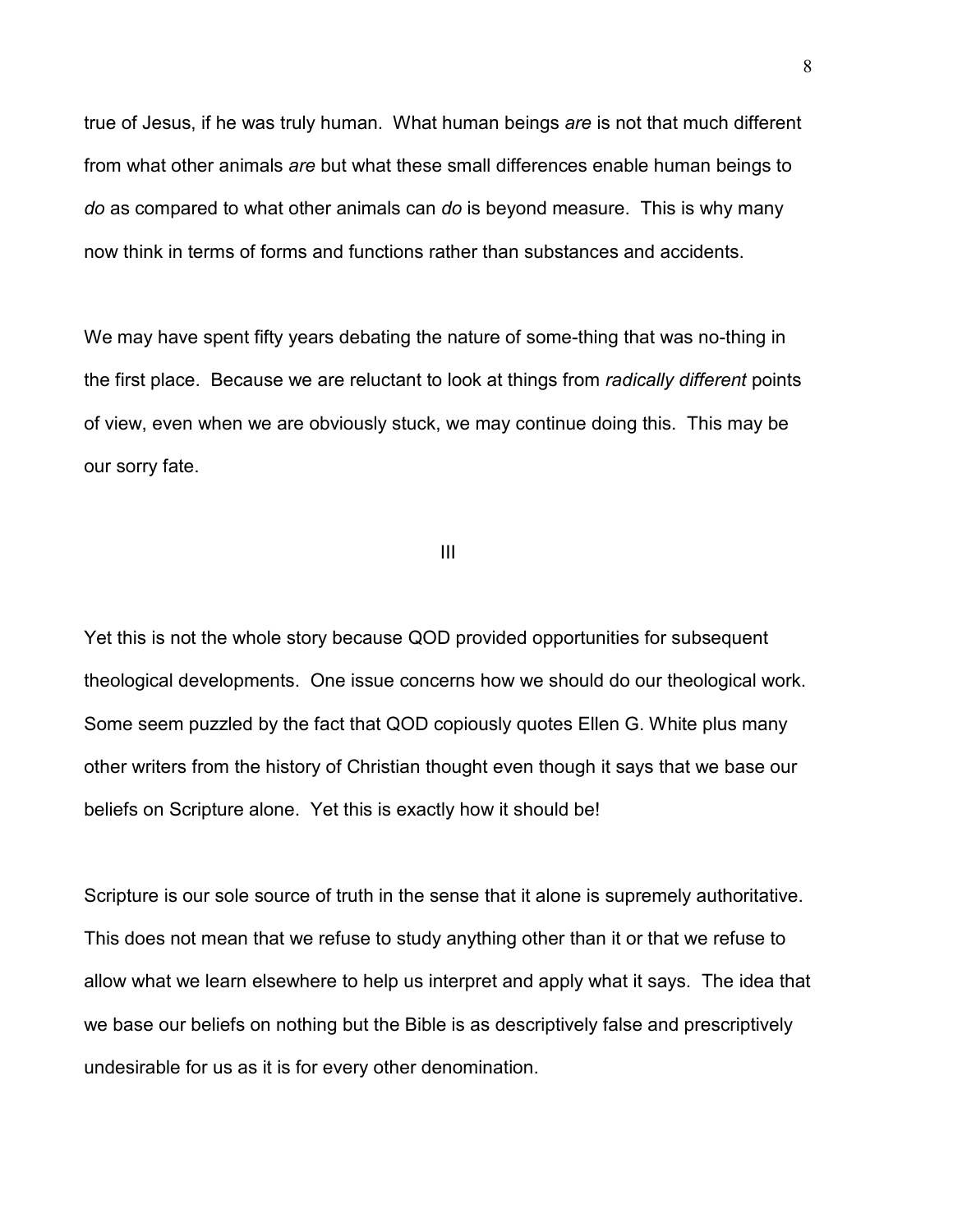Of course Ellen White is authoritative for us. Of course we make judgments about what other resources in Christian history are also authoritative for us. Of course we learn everything we can from all the sciences and humanities. And of course we are perfectly transparent about this and wholly unashamed because this is precisely how we should do our work. None of this is out of order unless we refuse to let others assess our sources, methods and conclusions. QOD makes this plain, in fact if not also in principle. We would all move forward today if on this issue we all moved backward to it.

Turning to a second matter, QOD advances a "wider" or "different" theory of atonement and this gives us a present opportunity. Although a number of its technical points need to be updated along the lines that it advocated regarding atonement as a continuing process rather than a single event, its central message is clear and convincing. This is that we should not view the cross as the only place at which God atoned for the sins of the world. Scripture does not leave the impression that God did nothing to reconcile human beings to themselves, each other and God before the cross and nothing again after it, as though the atonement on the cross was the singular exception to the way God typically does things. Far from it! At the cross we can see most clearly that always and everywhere God fosters at-one-ment. The cross is not God's only at-one-ing event. It is God's most revealing one.

On a third issue, QOD's distinction between the "seventh-day-ness" and "sabbath-ness" of the Sabbath helped to prepare us for explorations of its meaning as well as its timing, something that had previously preoccupied us. It is impossible to exaggerate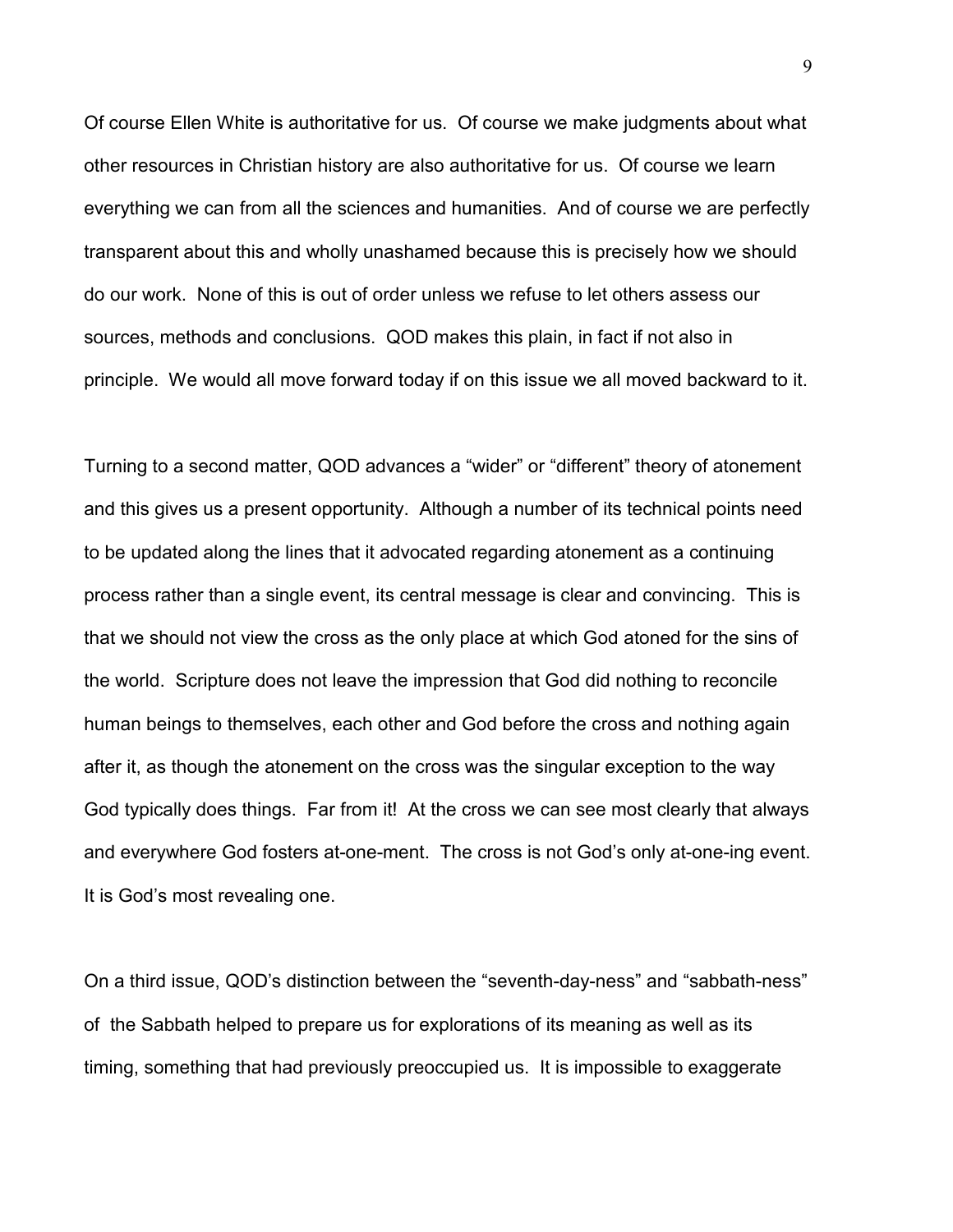how much our understanding of Sabbath time has deepened and widened since the publication of QOD, partly because of this distinction. It is also difficult to overestimate the power of Sabbath time to keep us together. From its beginning to its end we can share what we have in common as children of God who are all trying to understand and follow God's leading. Sabbath time is for us what the Mass is to Roman Catholics. It makes us. It keeps us. It directs us.

The seventh-day-ness of the Sabbath has always been as important to society at large as its sabbath-ness has been to the communities of faith. This is especially pertinent in our time when increasing numbers of thoughtful people are worried about the creeping Constantianism in some nations that have long stood for religious liberty. Celebrating the Sabbath on the seventh day of the week in defiance of violent Christian hegemony has long been a daring protest against the kind of amalgamation of religious and political power that occurred in the Roman Empire during the fourth century after Christ and often from then on. This protest is needed now more than ever.

QOD's unabashed advocacy of our understanding of human life with respect to body and soul provided another opportunity. This is what we used to call the doctrine of "the state of the dead" and what we now more frequently refer to as the "psychosomatic unity of the human self," or better yet "the state of the living." Despite this radical change in wording, we are talking about the same doctrine; however, we have made it deeper, wider and more pertinent to contemporary issues. This doctrine now makes decisive contributions to medical, sexual and business ethics that others beyond our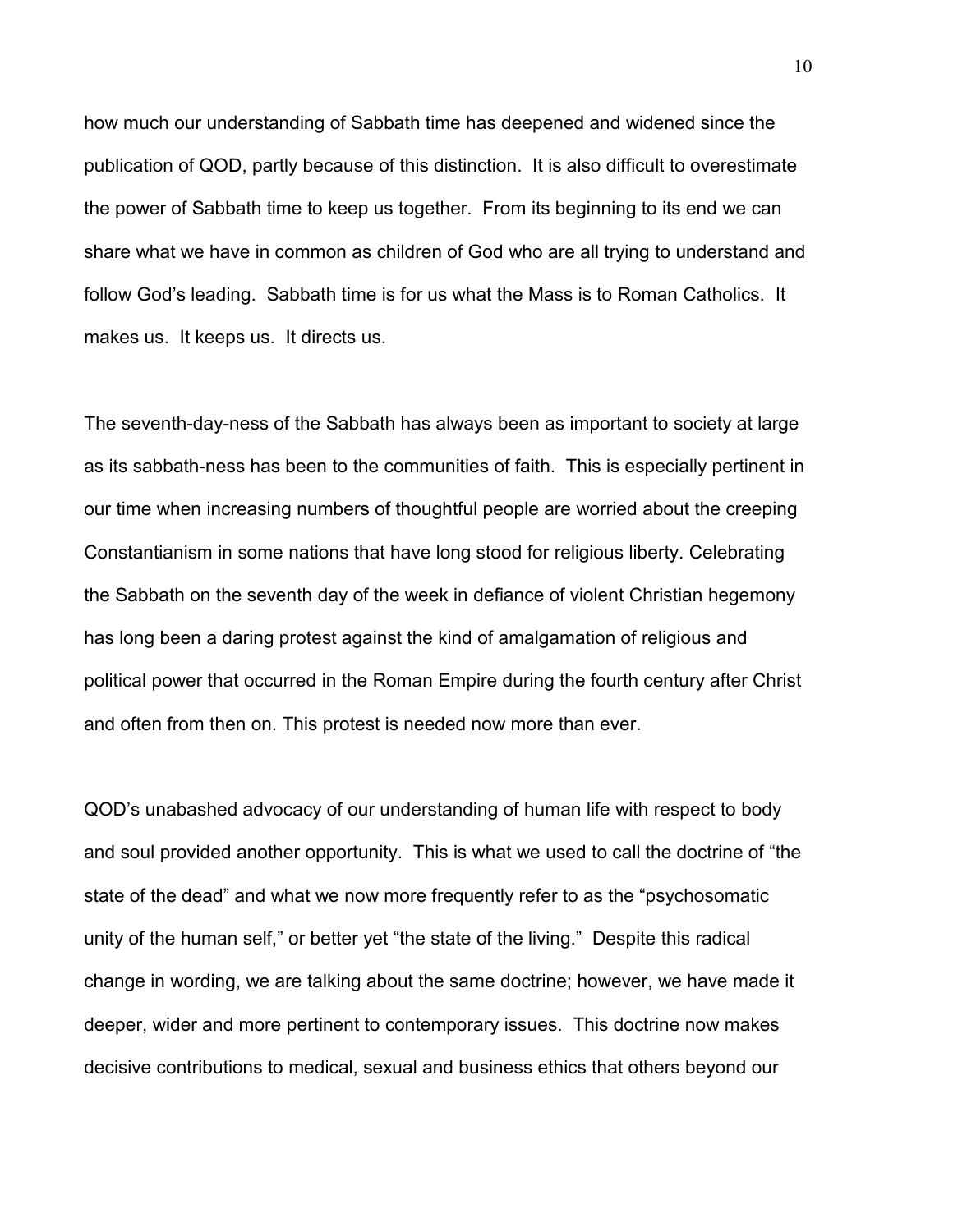denomination notice and appreciate. We can say the same thing about our interpretation from Ellen G. White of the image of God as "the power to think and to do." Many have been glad to learn how Adventists often use this theme when dealing with difficult theoretical and practical bioethical questions about life and death.

Although it sometimes wavered, QOD's defense of genuine human freedom and the conditional function of prophesy provided another opportunity for further theological development. This established a basis for the "Openness of God" movement that started with our own Richard Rice and is now active in many denominations.

When the history of Christian theology in our time is written, this movement which appropriately started in our circles will be recorded as one of its most significant schools of thought. Some think its denial of complete divine foreknowledge unduly restricts God. This is not so. It teaches that without a single exception God knows everything that can be known. The issue is not about God. It is about the actuality of human freedom and the conditionality of the future. On these matters QOD was moving in the right direction even though it did not go far enough.

A sixth theme from QOD presents a more challenging opportunity. Although we are starting to do some good work that streamlines and makes more pertinent to our time the doctrine of the sanctuary without losing its central message, we need to do much more. Instead of focusing so much on the technical aspects of a few disputable verses, we need to step back and see the sanctuary theme as it threads its way throughout all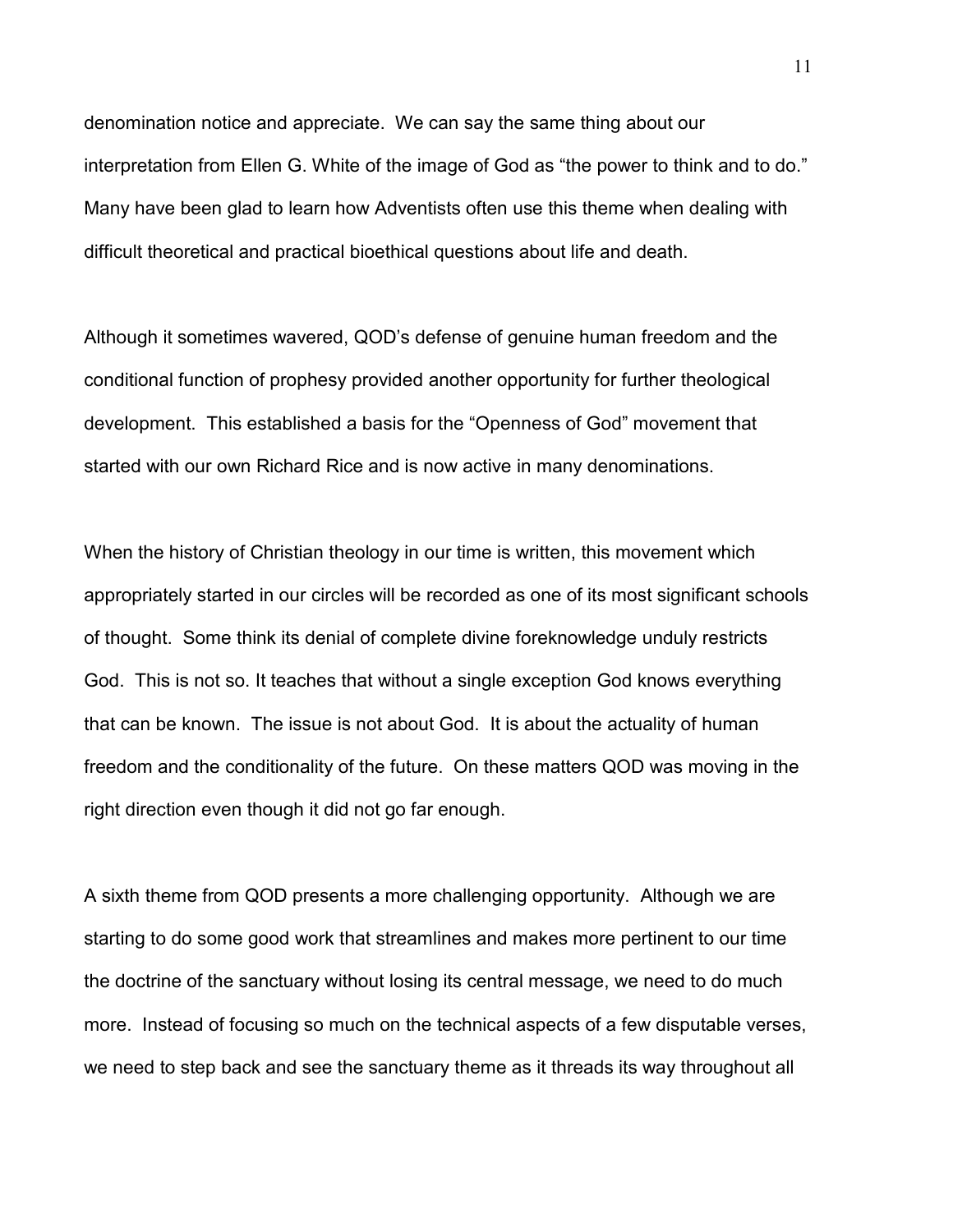of Scripture from the Torah to the Apocalypse. This doctrine is a gold mine overflowing with theoretical and practical riches that we are just beginning to discover.

Such work does not abandon our doctrine of the sanctuary any more than our more recent emphasis on the state of the living forsakes our doctrine of the state of the dead. The central truth of the sanctuary doctrine today is precisely what it was at the time of QOD, in the middle of the nineteenth century, at the time of Jesus and in the days of ancient Israel. It is the good news that God is with us: Immanuel! This is not about "us" as SDAs or Americans or members of the middle class or any other such grouping. It is about "us" as all living beings throughout the entire universe.

Those who were disappointed on October 22, 1844 needed the reassurance that God had not abandoned them. Even if they did so in ways that embarrass some today, those who launched our movement heard this good news and moved forward to accomplish great things. Millions of people who are living in all parts of the world in our time need to hear this good news too. Most of them don't have the time or resources to master all the minute and controversial details of prophetic interpretation with which we make it virtually impossible for them to hear it. This is not right. The doctrine of the sanctuary does not belong to us. It belongs to them. It belongs to all who are as filled with despair as were our pioneers at the Great Disappointment. They need its central message, they need it straight and they need it now. Who are we to stand in their way?

IV